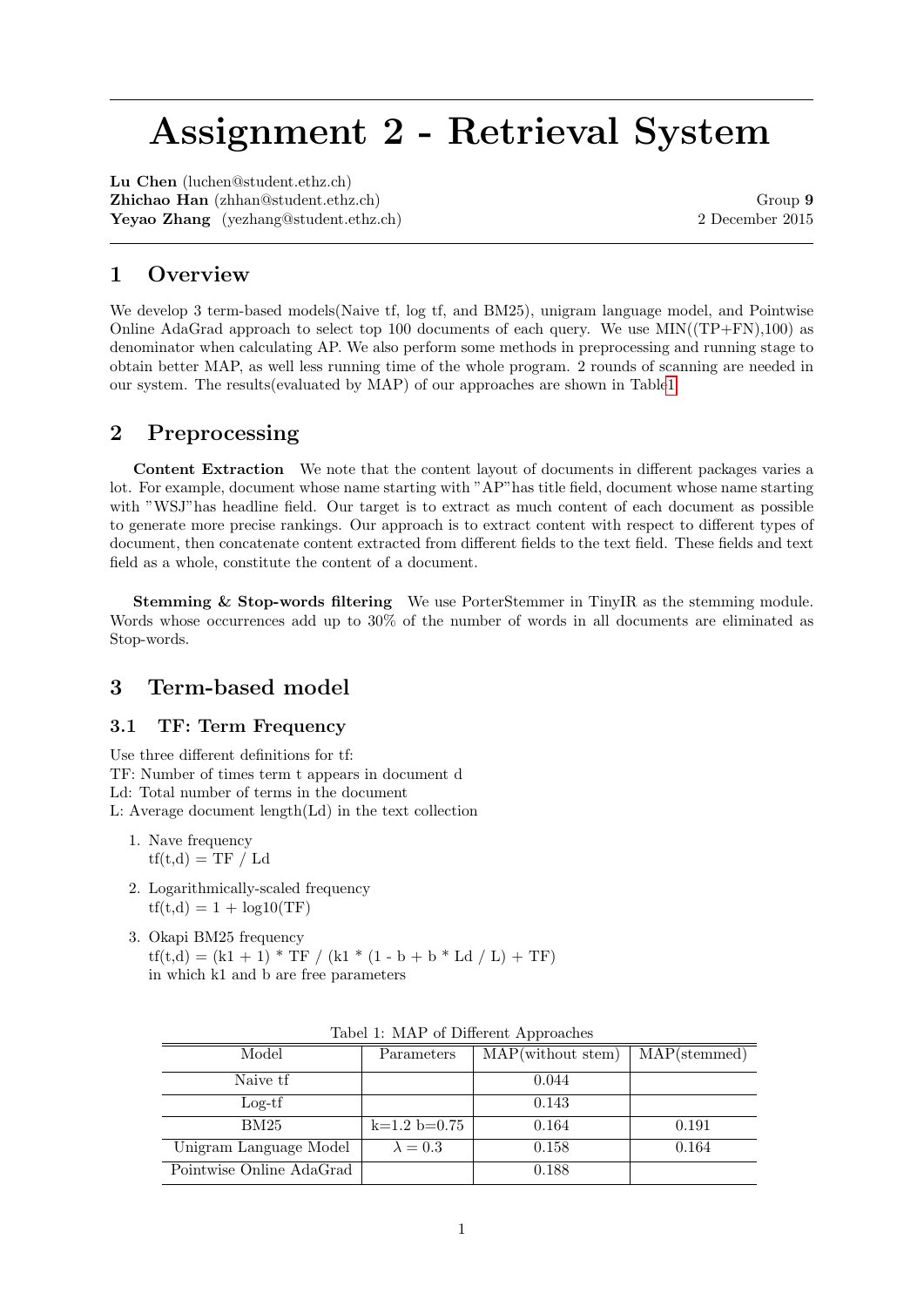#### 3.2 IDF: Inverse Document Frequency

N: Total number of documents DF: Number of documents with term t in it  $idf(t) = log10(N / DF)$ 

#### 3.3 Ranking Score

$$
score(d, q) = \sum_{t \in q} tf(t, d) \times idf(t)
$$
\n(1)

#### 3.4 Implementation

**First Scan:** compute and save  $df(t)$ ,  $idf(t)$  for every query and N, L for the collection

Second Scan: compute score for every doc-query pair and save the top 100 docs for every query

## 4 Language-based model

#### 4.1 Overview

Use unigram language model and linear interpolation smoothing

CF: Number of times term t appears in the collection

- Lc: Total number of terms in the collection
- TF: Number of times term t appears in document d

Ld: Total number of terms in the document

$$
P(t|c) = CF/Lc \tag{2}
$$

$$
P(t|d) = TF/Ld \tag{3}
$$

#### 4.2 Ranking Score

$$
score(d, q) = \prod_{t \in q} \lambda \times P(t|d) + (1 - \lambda) \times P(t|c)
$$
\n<sup>(4)</sup>

#### 4.3 Implementation

First Scan: compute and save cf(t),  $p(t-c)$  for every query and Lc for the collection

Second Scan: compute score for every doc-query pair and save the top 100 docs for every query

## 5 Learning to Rank model

#### 5.1 Overview

We use point-wise learning approach and formalize the ranking problem as SVM for Ordinal Classification [1]. Then we resort to AdaGrad Algorithm [2] (an online SVM algorithm PEGASOS with geometry adaptation) to train the model.

#### 5.2 Implementation Details

Feature Construction We construct a 4-dimension feature vector for each query-document pair a, in which  $x1 = \text{logtf-score}(d,q)$ ,  $x2 = BM25-score(d,q)$ ,  $x3 = \text{language-0.3-score}(d,q)$ ,  $x4 = \text{language-0.3-score}(d,q)$  $0.5$ -score $(d,q)$ .